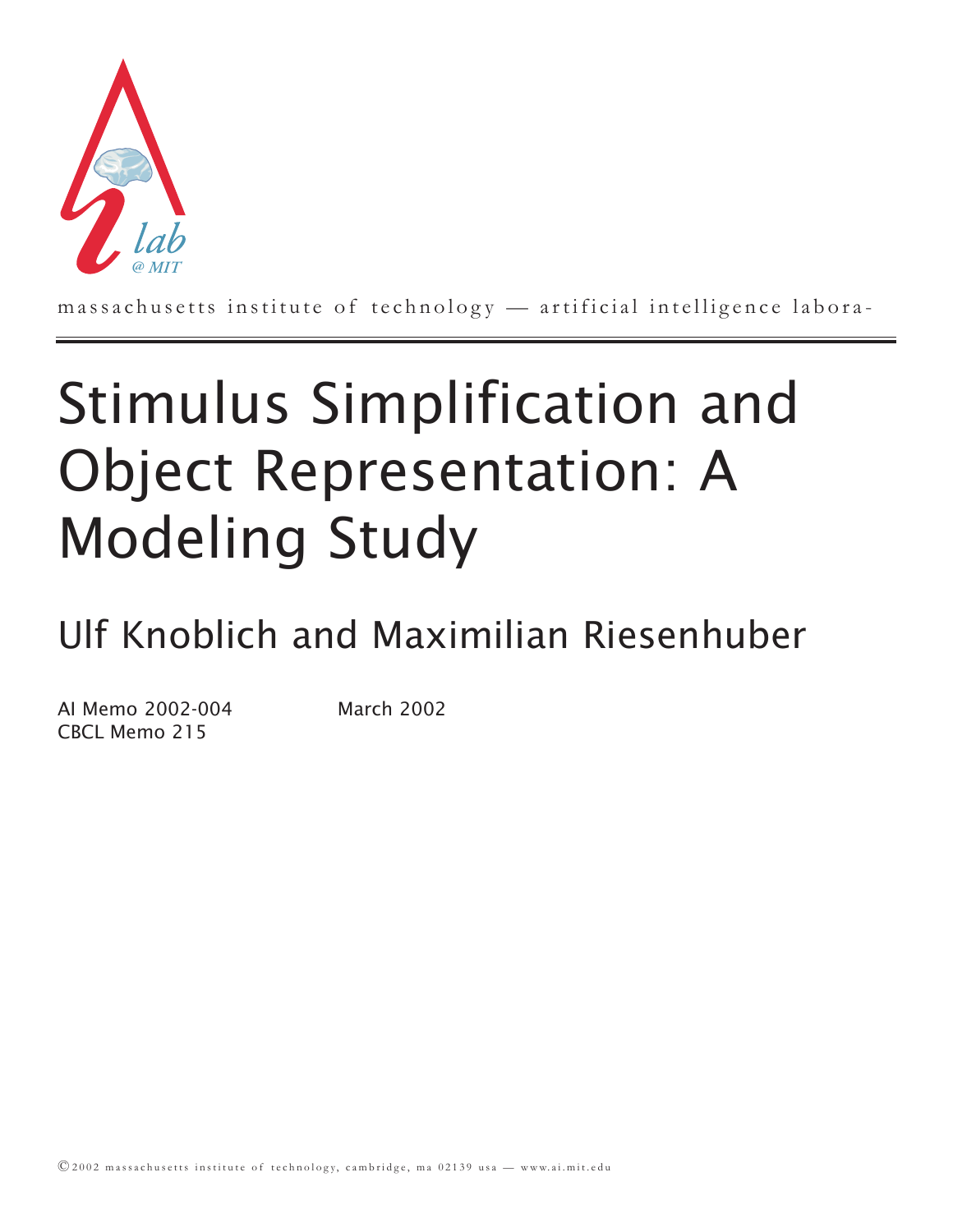| <b>Report Documentation Page</b>                                                                                                                                                                                                                                                                                                                                                                                                                                                                                                                                                                                                                                                                                                                                                                                                                                   |                             |                              |                 |                                                     | Form Approved<br>OMB No. 0704-0188                 |  |  |
|--------------------------------------------------------------------------------------------------------------------------------------------------------------------------------------------------------------------------------------------------------------------------------------------------------------------------------------------------------------------------------------------------------------------------------------------------------------------------------------------------------------------------------------------------------------------------------------------------------------------------------------------------------------------------------------------------------------------------------------------------------------------------------------------------------------------------------------------------------------------|-----------------------------|------------------------------|-----------------|-----------------------------------------------------|----------------------------------------------------|--|--|
| Public reporting burden for the collection of information is estimated to average 1 hour per response, including the time for reviewing instructions, searching existing data sources, gathering and<br>maintaining the data needed, and completing and reviewing the collection of information. Send comments regarding this burden estimate or any other aspect of this collection of information,<br>including suggestions for reducing this burden, to Washington Headquarters Services, Directorate for Information Operations and Reports, 1215 Jefferson Davis Highway, Suite 1204, Arlington<br>VA 22202-4302. Respondents should be aware that notwithstanding any other provision of law, no person shall be subject to a penalty for failing to comply with a collection of information if it<br>does not display a currently valid OMB control number. |                             |                              |                 |                                                     |                                                    |  |  |
| <b>1. REPORT DATE</b><br><b>MAR 2002</b>                                                                                                                                                                                                                                                                                                                                                                                                                                                                                                                                                                                                                                                                                                                                                                                                                           |                             | 2. REPORT TYPE               |                 | <b>3. DATES COVERED</b><br>00-03-2002 to 00-03-2002 |                                                    |  |  |
| <b>4. TITLE AND SUBTITLE</b>                                                                                                                                                                                                                                                                                                                                                                                                                                                                                                                                                                                                                                                                                                                                                                                                                                       |                             |                              |                 |                                                     | 5a. CONTRACT NUMBER                                |  |  |
| <b>Stimulus Simplification and Object Representation: A Modeling Study</b>                                                                                                                                                                                                                                                                                                                                                                                                                                                                                                                                                                                                                                                                                                                                                                                         |                             |                              |                 |                                                     | 5b. GRANT NUMBER                                   |  |  |
|                                                                                                                                                                                                                                                                                                                                                                                                                                                                                                                                                                                                                                                                                                                                                                                                                                                                    |                             |                              |                 |                                                     | 5c. PROGRAM ELEMENT NUMBER                         |  |  |
| 6. AUTHOR(S)                                                                                                                                                                                                                                                                                                                                                                                                                                                                                                                                                                                                                                                                                                                                                                                                                                                       |                             |                              |                 |                                                     | 5d. PROJECT NUMBER                                 |  |  |
|                                                                                                                                                                                                                                                                                                                                                                                                                                                                                                                                                                                                                                                                                                                                                                                                                                                                    |                             |                              |                 |                                                     | <b>5e. TASK NUMBER</b>                             |  |  |
|                                                                                                                                                                                                                                                                                                                                                                                                                                                                                                                                                                                                                                                                                                                                                                                                                                                                    |                             |                              |                 |                                                     | <b>5f. WORK UNIT NUMBER</b>                        |  |  |
| 7. PERFORMING ORGANIZATION NAME(S) AND ADDRESS(ES)<br>Massachusetts Institute of Technology, Artificial Intelligence<br>Laboratory, 77 Massachusetts Avenue, Cambridge, MA, 02139                                                                                                                                                                                                                                                                                                                                                                                                                                                                                                                                                                                                                                                                                  |                             |                              |                 |                                                     | 8. PERFORMING ORGANIZATION<br><b>REPORT NUMBER</b> |  |  |
| 9. SPONSORING/MONITORING AGENCY NAME(S) AND ADDRESS(ES)                                                                                                                                                                                                                                                                                                                                                                                                                                                                                                                                                                                                                                                                                                                                                                                                            |                             |                              |                 |                                                     | 10. SPONSOR/MONITOR'S ACRONYM(S)                   |  |  |
|                                                                                                                                                                                                                                                                                                                                                                                                                                                                                                                                                                                                                                                                                                                                                                                                                                                                    |                             |                              |                 |                                                     | 11. SPONSOR/MONITOR'S REPORT<br>NUMBER(S)          |  |  |
| 12. DISTRIBUTION/AVAILABILITY STATEMENT<br>Approved for public release; distribution unlimited                                                                                                                                                                                                                                                                                                                                                                                                                                                                                                                                                                                                                                                                                                                                                                     |                             |                              |                 |                                                     |                                                    |  |  |
| <b>13. SUPPLEMENTARY NOTES</b><br>The original document contains color images.                                                                                                                                                                                                                                                                                                                                                                                                                                                                                                                                                                                                                                                                                                                                                                                     |                             |                              |                 |                                                     |                                                    |  |  |
| 14. ABSTRACT                                                                                                                                                                                                                                                                                                                                                                                                                                                                                                                                                                                                                                                                                                                                                                                                                                                       |                             |                              |                 |                                                     |                                                    |  |  |
| <b>15. SUBJECT TERMS</b>                                                                                                                                                                                                                                                                                                                                                                                                                                                                                                                                                                                                                                                                                                                                                                                                                                           |                             |                              |                 |                                                     |                                                    |  |  |
| 16. SECURITY CLASSIFICATION OF:                                                                                                                                                                                                                                                                                                                                                                                                                                                                                                                                                                                                                                                                                                                                                                                                                                    | 17. LIMITATION OF           | 18. NUMBER                   | 19a. NAME OF    |                                                     |                                                    |  |  |
| a. REPORT<br>unclassified                                                                                                                                                                                                                                                                                                                                                                                                                                                                                                                                                                                                                                                                                                                                                                                                                                          | b. ABSTRACT<br>unclassified | c. THIS PAGE<br>unclassified | <b>ABSTRACT</b> | OF PAGES<br>8                                       | <b>RESPONSIBLE PERSON</b>                          |  |  |

| <b>Standard Form 298 (Rev. 8-98)</b> |                               |  |  |
|--------------------------------------|-------------------------------|--|--|
|                                      | Prescribed by ANSI Std Z39-18 |  |  |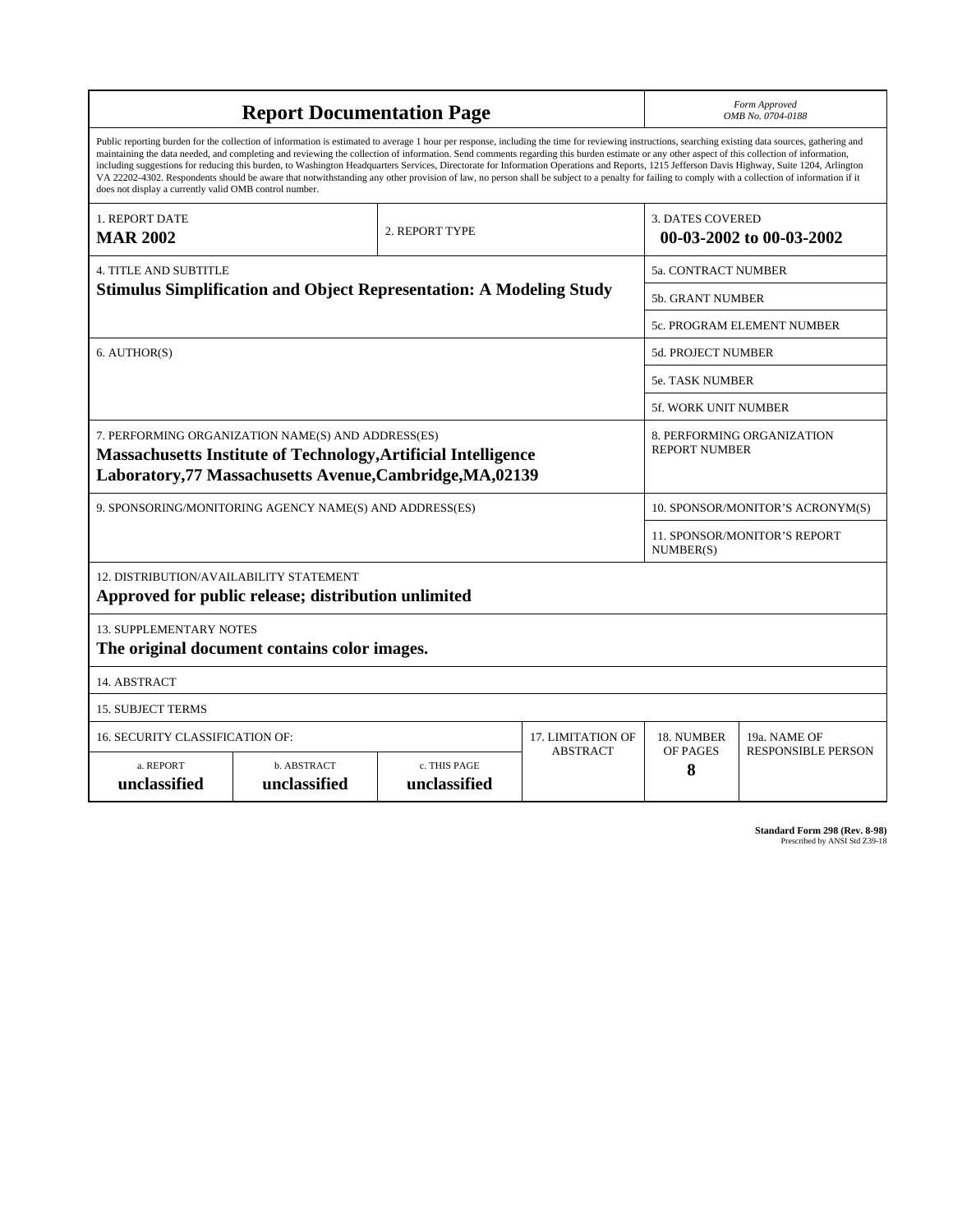## **Abstract**

Tsunoda *et al.* [20] recently studied the nature of object representation in monkey inferotemporal cortex using a combination of optical imaging and extracellular recordings. In particular, they examined IT neuron responses to complex natural objects and "simplified" versions thereof. In that study, in 42% of the cases, optical imaging revealed a decrease in the number of activation patches in IT as stimuli were "simplified". However, in 58% of the cases, "simplification" of the stimuli actually led to the appearance of additional activation patches in IT. Based on these results, the authors propose a scheme in which an object is represented by combinations of active and inactive columns coding for individual features.

We examine the patterns of activation caused by the same stimuli as used by Tsunoda *et al.* [20] in our model of object recognition in cortex [12]. We find that object-tuned units can show a pattern of appearance and disappearance of features identical to the experiment. Thus, the data of Tsunoda *et al.* appear to be in quantitative agreement with a simple object-based representation in which an object's identity is coded by its similarities to reference objects [2, 15]. Moreover, the agreement of simulations and experiment suggests that the simplification procedure used in [20] is not necessarily an accurate method to determine neuronal tuning.

Copyright  $\odot$  Massachusetts Institute of Technology, 2002

This report describes research done within the Center for Biological & Computational Learning in the Department of Brain & Cognitive Sciences and in the Artificial Intelligence Laboratory at the Massachusetts Institute of Technology.

This research was sponsored by grants from: Office of Naval Research (DARPA) under contract No. N00014-00-1-0907, National Science Foundation (ITR) under contract No. IIS-0085836, National Science Foundation (KDI) under contract No. DMS-9872936, and National Science Foundation under contract No. IIS-9800032.

Additional support was provided by: AT&T, Central Research Institute of Electric Power Industry, Center for e-Business (MIT), Eastman Kodak Company, DaimlerChrysler AG, Compaq, Honda R&D Co., Ltd., ITRI, Komatsu Ltd., Merrill-Lynch, Mitsubishi Corporation, NEC Fund, Nippon Telegraph & Telephone, Oxygen, Siemens Corporate Research, Inc., Sumitomo Metal Industries, Toyota Motor Corporation, WatchVision Co., Ltd., and The Whitaker Foundation. M.R. is supported by a McDonnell-Pew Award in Cognitive Neuroscience.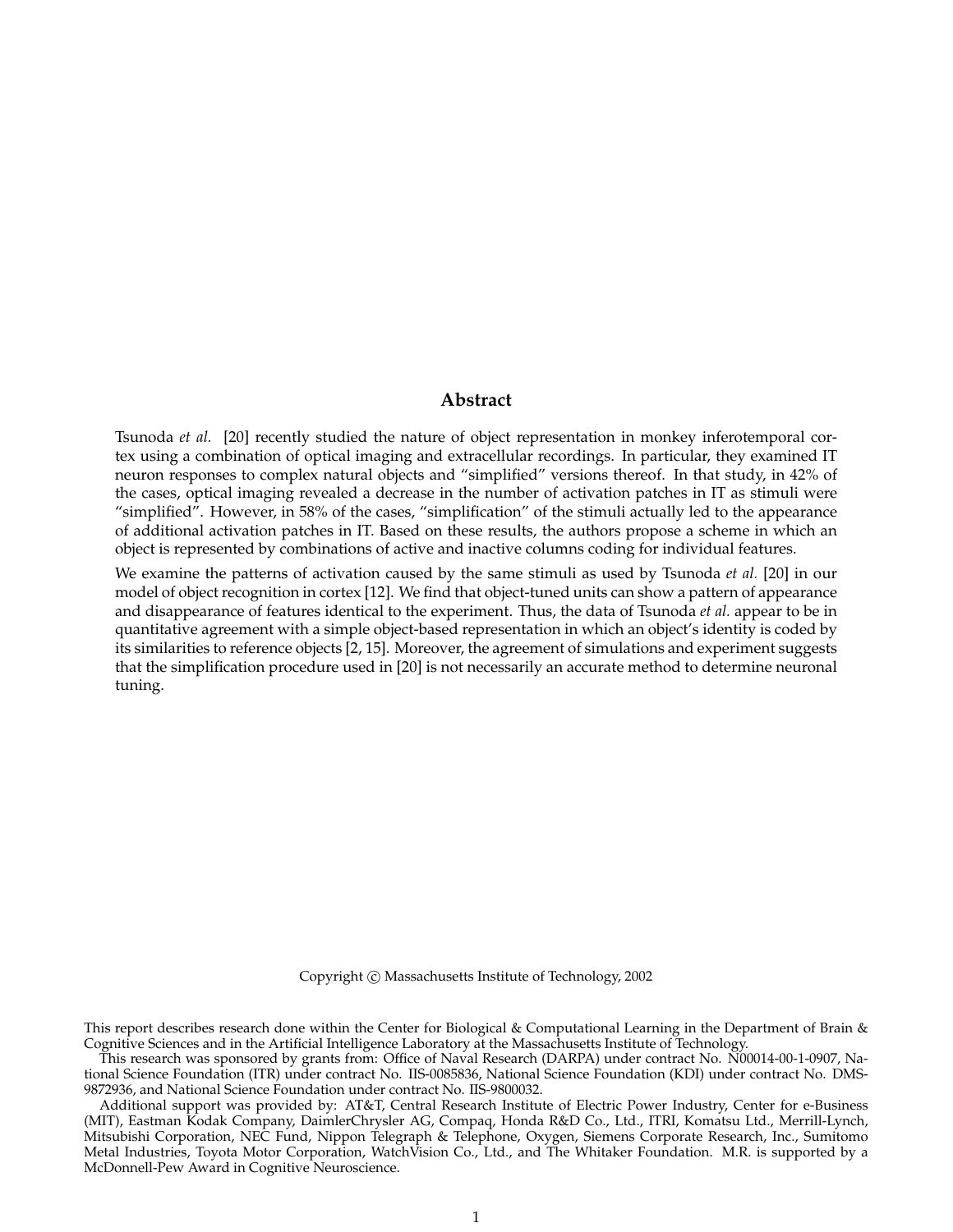

Figure 1: Schematic of the HMAX model. Feature specifity and invariance to translation and scale are gradually built up by a hierarchy of "S" and "C" layers, resp. Units in the C2 layer, roughly corresponding to neurons in extrastriate area V4 [12], are tuned to complex features invariant to changes in position and scale over a certain range. They provide the input for view-tuned model units, with tuning properties similar to those of view-tuned neurons in anterior inferotemporal cortex [7, 12], the brain area recorded from by Tsunoda *et al.* [20].

# **1 Introduction**

Tsunoda *et al.* [20] recently studied the nature of object representation in monkey inferotemporal cortex (IT) with a combination of optical imaging and extracellular recordings. In particular, they examined IT neuron responses to complex natural objects and "simplified" versions thereof. "Simplified" stimuli were obtained through a heuristic procedure employed previously [4, 6, 17–19] in which a complex natural stimulus (such as a face) to which the neuron under study responds is progressively "simplified" (*e.g.,* by removing color or texture, or simplifying complex shapes to simpler geometric primitives) in a way that preserves or increases the neuronal firing. The stimulus that cannot be "simplified" further without significantly decreasing the firing rate is then labeled as the "effective stimulus" for that cell. This procedure has been used to arrive at the "preferred features" of cells in the ventral visual stream [4, 6, 17–19] from V1 to IT, thought to mediate object recognition in the macaque and humans [21].

Thus, a core claim of the simplification procedure is that it can be used to determine the dictionary of features used to represent objects in a certain brain area. An object, thought to consist of a set of simple features, is represented in this model by the activation of a corresponding set of feature "columns" [18], akin to orientation columns found in primary visual cortex. Thus, a prediction of the simplification procedure is that when simplifying a complex stimulus, the "simplified" stimuli, which contain fewer features, should activate fewer columns than their "unsimplified" ancestors. However, in the Tsunoda *et al.* study, as stimuli were "simplified", optical imaging revealed a decrease in the number of activation patches in IT (corresponding to different feature modules) in just 42% of the cases. Interestingly, in 58% of the cases, "simplification" of the stimuli actually led to the emergence of additional activation patches in IT.

Tsunoda *et al.* [20] attempted to accommodate these surprising results by modifying their original representational scheme: In the modified model, feature columns can become *inactive* when other features are presented together with that feature (p. 834). This corresponds to a representional scheme in which an object is represented by combinations of active *and inactive* columns ("modules") coding for individual features.

In this paper, we examine in our model of object recognition in cortex [12] the patterns of model unit activation caused by the same stimuli (*i.e.,* original "complex" stimuli, and "simplified" versions thereof) used by Tsunoda *et al.* [20]. We find that object-tuned units ("face cells") can show a pattern of increase and decrease of the number of activated units identical to that found in the experiment. This shows that the experimental results by Tsunoda *et al.* can be observed even with units not tuned to "simple" features. We further show that the simplification procedure can yield rather misleading results regarding the complexity of features required to activate a cell.

# **2 Methods**

#### **2.1 The HMAX model**

We used our hierarchical model of object recognition in cortex [11, 12, 15], a sketch of which is shown in Fig. 1. The model consists of a hierarchy of layers with linear operations performing template matching ("S" layers) and non-linear operations performing a "MAX" operation ("C" layers). This MAX operation, selecting the maximum of the cell's inputs and using it to drive the cell, is key to achieving invariance to translation, by pooling over afferents tuned to different positions, and scale, by pooling over afferents tuned to different scales, while preserving feature specificity. The template matching operation, on the other hand, increases selectivity by combining simpler features to form more complex ones. Of special relevance to the present study are the C2 units (roughly corresponding to units in ventral visual area V4 or posterior IT, PIT, [12]), which are tuned to complex features invariant to changes in posi-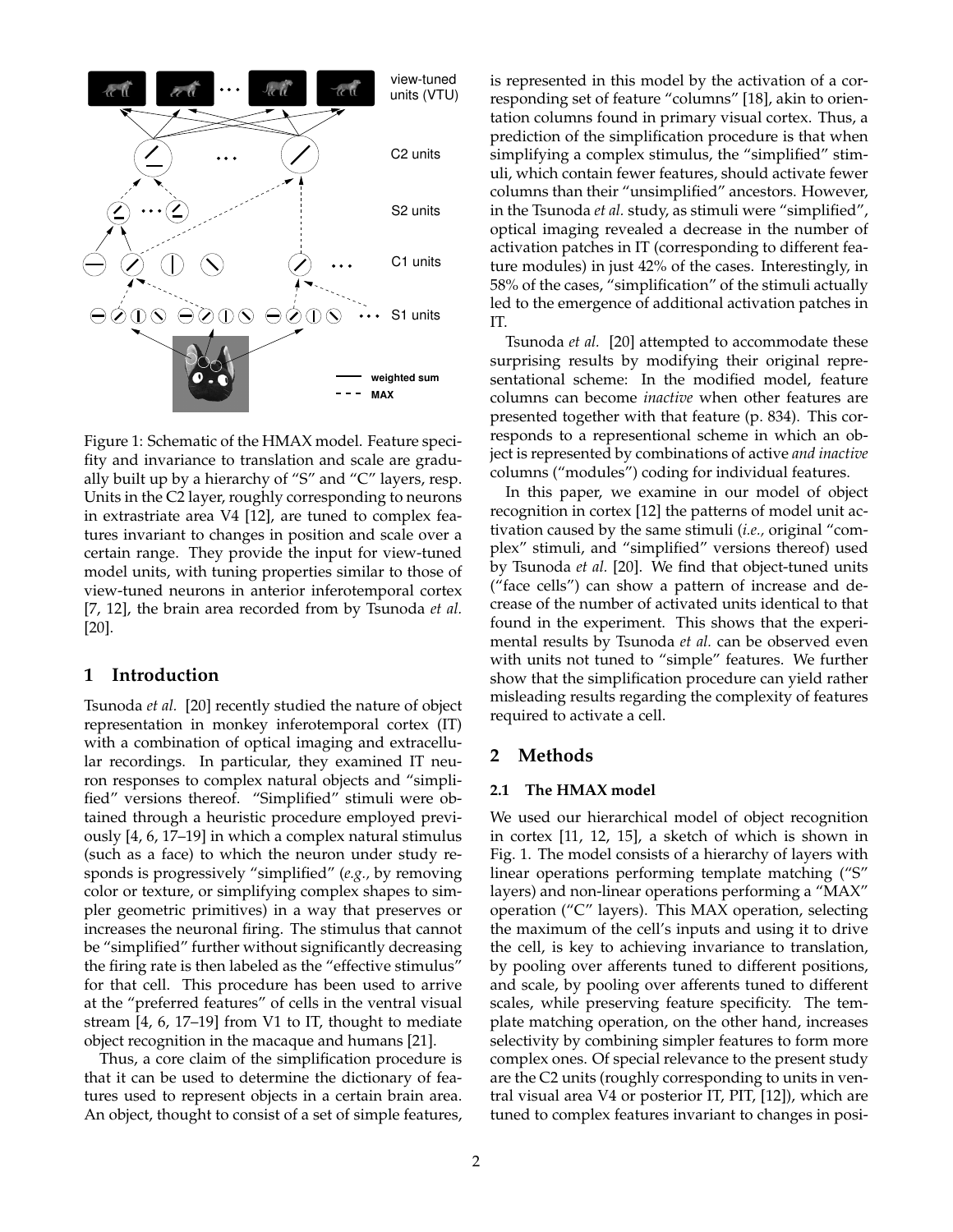

Figure 3: Example of face stimuli (courtesy of Thomas Vetter, [1]) model face units were tuned to. All used stimuli had the same dimensions ( $160 \times 160$  pixels) and background color as the images in Fig. 2.

Figure 2: Stimuli used in the simplification procedure (courtesy of Kazushige Tsunoda and Manabu Tanifuji). Each row defines one subset of stimuli, with the original stimulus in the first column and the presented simplified stimuli to the right.

tion and scale, and the model's view-tuned units (VTU), which receive input from C2 units and can be tuned to views of complex objects such as paperclips [12], cars [14], animals [13] or faces [16]. The shape tuning of a model VTU is determined by the identity and strength of its connections to the C2 layer. Model VTUs show the same scale and position invariance properties as the view-tuned IT neurons of [7], using the same stimuli [12].

The model summarizes the basic facts about the ventral pathways, predicts additional experimental results, and provides interesting perspectives on still other data. For instance, the model accounts (see [11, 13–15]) for the response of tuned IT cells to scrambled objects [22], clutter [9], and mirror views [8]. It also shows a degree of performance roughly in agreement with physiological and psychophysical data in specific tasks (same stimuli used for simulations and experiments) such as the cat *vs.* dog categorization task described by [3], and object identification [14].

## **2.2 Stimuli**

The stimuli used were a subset of those from Tsunoda *et al.* [20] (see Fig. 2). We grouped the stimuli into 12 pairs, each consisting of an "original" stimulus (shown in the left column of Fig. 2) and a "simplified" version thereof (*i.e.,* each of the other stimuli in the corresponding row of Fig. 2). This provided an equal number of original/"simplified" pairs as in the experimental study [20].

## **2.3 Simulations**

In the simulations, we compared for each stimulus pair the model unit activation patterns caused by the original stimulus and the "simplified" stimulus. In one set of simulations, we compared C2 unit activation patterns. We also compared activation patterns over a set of 200 face-tuned VTUs (which responded maximally to face stimuli, like "face neurons" that are prevalent in IT [5]), which were tuned to 200 different face prototypes provided by Thomas Vetter [1], some examples of which are shown in Fig. 3. For simplicity, face units were connected to all 256 C2 units (except where noted), with weights set so that each was maximally activated by a different one of the 200 face prototypes.

## **2.4 Comparing simulation and experiment**

Tsunoda *et al.* [20] defined "active spots" in their intrinsic signal imaging as contiguous patches of pixels showing significant darkening with respect to the nostimulus (blank) image. Each active spot was taken to represent the activity of a feature column.

For comparison of model and experiment, we identify the number of "active" model units with the number of "active" columns found in [20]. In the model, unit activations for a given stimulus are deterministic. Moreover, units have continuous response functions, causing them to show "significant" activation for any image different from the blank image, necessitating a different criterion for determining "active" vs. "inactive" model units. Each model unit can show an ac-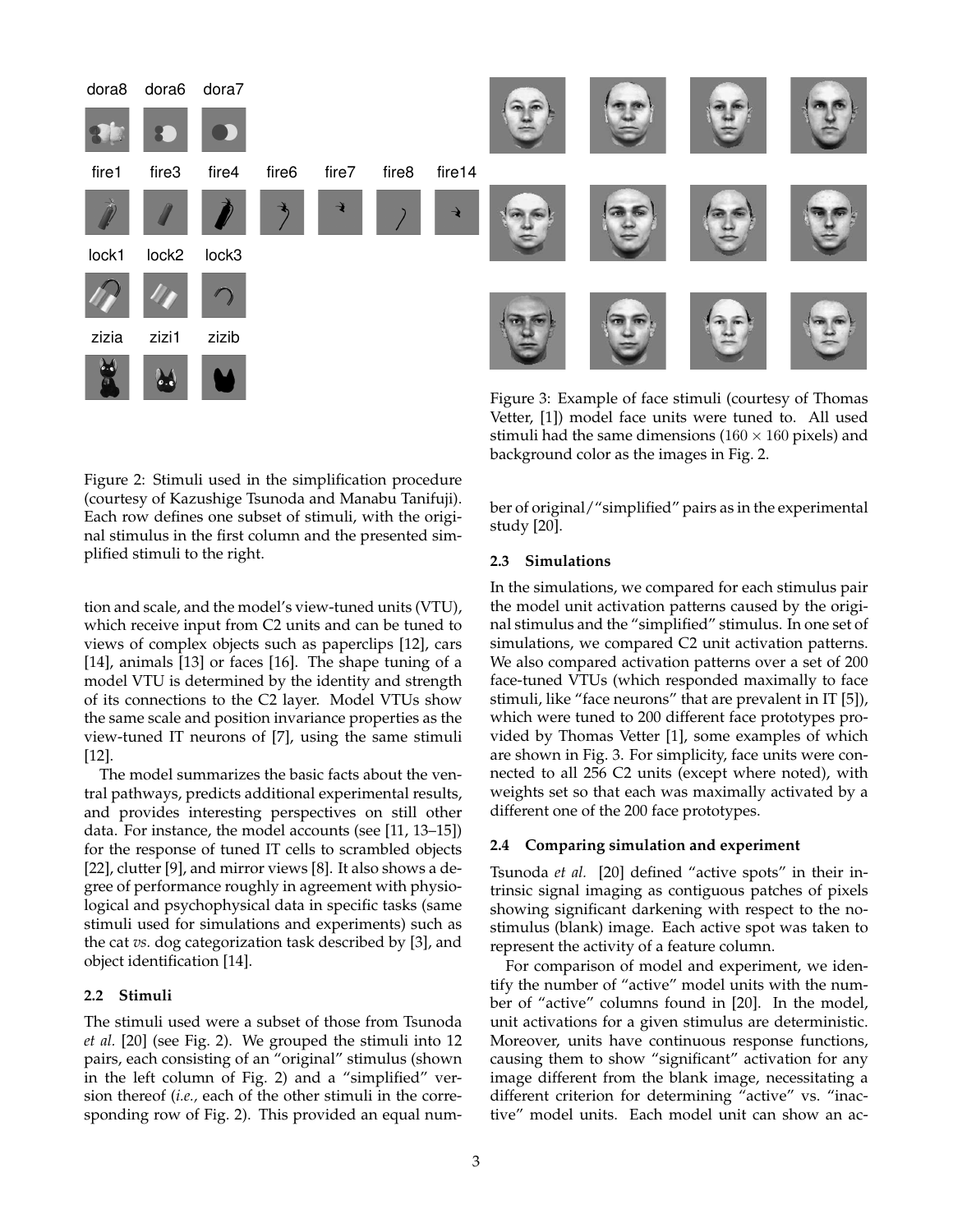

Figure 4: C2 model unit responses to the simplification pairs, and comparison to experimental data. **(a)** Distribution of activation patterns to the stimuli (cf. Fig. 2). Every dot indicates the response of one C2 unit. **(b)** Pattern of feature appearance and disapperance as a function of the "active" threshold (see text). Marks to the left (between 0 and 0.1 on the x-axis) indicate the results found by Tsunoda *et al.* [20] (note that the number of disappearing and shifting pairs in the experiment was equal, causing the symbols to be plotted on top of each other). Differences to 12 in the summed number of pairs for some threshold values (in particular very high and low values) were pairs for which the set of active units was identical for the two stimuli of that pair.



Figure 5: Model face unit response to the simplification pairs, and comparison to experimental data. **(a)** Distribution of activation patterns to the stimuli (cf. Fig. 2). Every dot indicates the response of one model face unit. **(b)** Pattern of feature appearance and disapperance as a function of the "active" threshold (see text). Marks to the left (between 0 and 0.1 on the x-axis) indicate the results found by Tsunoda *et al.* [20]. Differences to 12 in the summed number of pairs for some threshold values (in particular very high and low values) were pairs for which the set of active units was identical for the two stimuli of that pair.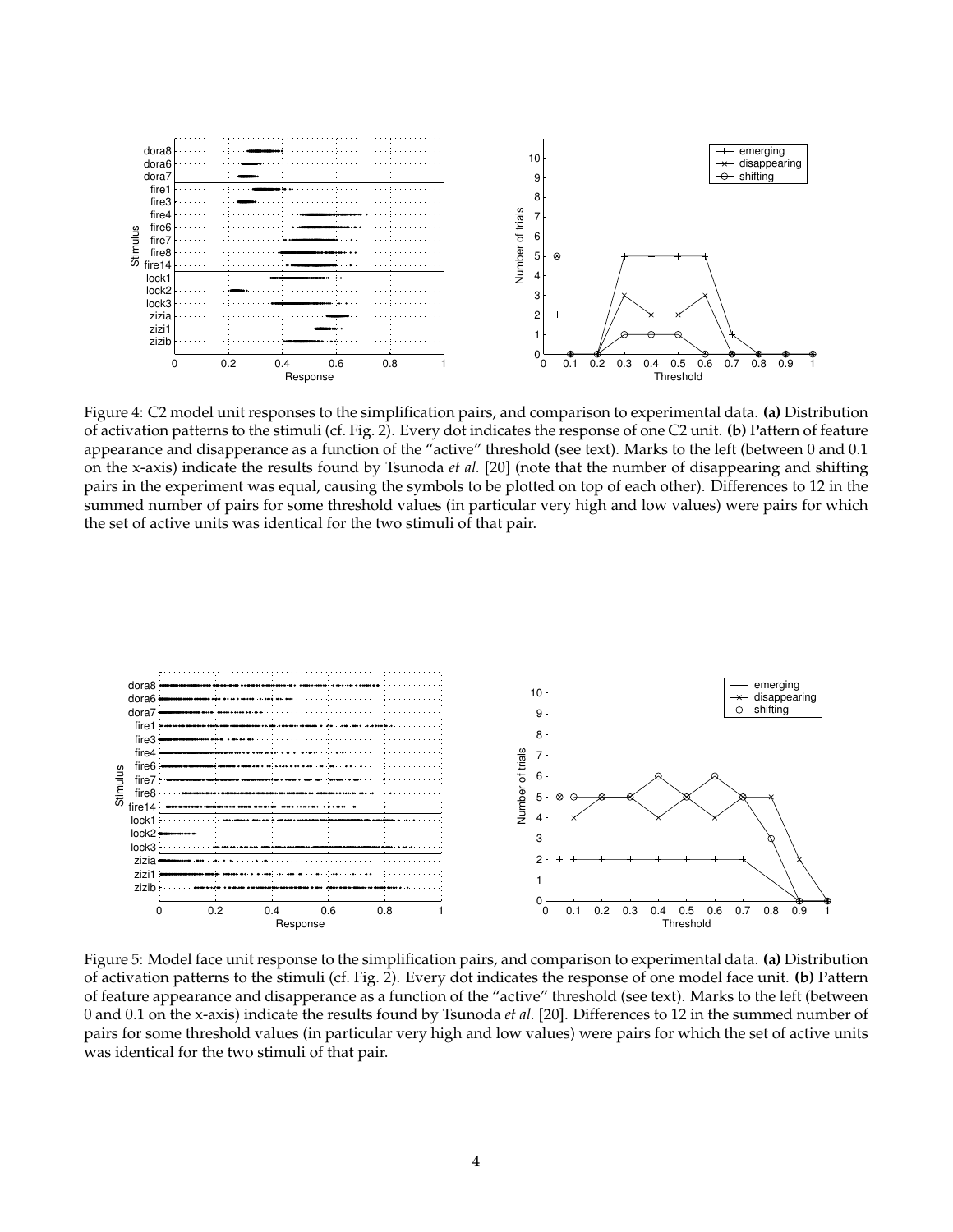tivity level between 0 and 1. Morever, all C2 units show the same response to the blank stimulus. We thus used a fixed threshold to separate "active" and "inactive" units. In different simulation runs, the threshold was varied from 0 to 1 in steps of 0.1, allowing us to investigate the effect of varying threshold on the pattern of emergence and disappearance of features.

For each stimulus pair, we first presented the original stimulus to the model and determined the active units according to the current threshold. Afterwards we presented one of the simplified stimuli and again determined the active units. A unit was said to be "disappearing" if it was active for the original stimulus but not for the simplified stimulus. Similarly, an "emerging" unit was not active for the original stimulus but showed activation for the simplified stimulus. A stimulus pair was said to be "emerging" if there were emerging but no disappearing units for the given threshold. A "disappearing pair" was defined as having disappearing, but no emerging units. If there were emerging as well as disappearing units, the trial was called "shifting". Using this terminology, the original experiment by Tsunoda *et al.* found 2 emerging, 5 disappearing, and 5 shifting pairs (see Figs. 4 and 5) .

# **3 Results**

## **3.1 C2 units**

Figure 4a shows the response of the C2 cells (roughly corresponding to V4 cells in cortex [12]) to the 16 stimuli. The response range is quite small, about 0.2 on average. Most notably, C2 cells show high contrast sensitivity that exerts the dominating influence on the C2 response variation (compare, *e.g.,* the activations caused by the "fire1" and "fire4" stimuli). As shown in Fig. 4b, analyzing the C2 cells yields emerging and disappearing as well as shifting pairs over a wide range of thresholds, but the proportion of emerging, disappearing and shifting pairs differs from the experiment in that there is a greater number of emerging pairs (and correspondingly a smaller number of disappearing pairs). This is mostly due to the greater contrast of the "simplified" stimulus in the "fire" series ("fire4" through "fire14" *vs.* "fire1"). These data suggest that the cells recorded from in [20] showed a greater degree of contrast invariance than the C2 units in the model.

## **3.2 Face view-tuned units**

In contrast to the C2 units, the activation pattern of the face-tuned units does not show a monotonic dependence on stimulus contrast, as shown in Fig. 5a. This is due to the suboptimal C2 activation pattern that an increase in contrast can produce for a specific face unit. For the model face units, we get a distribution of emerging, disappearing and shifting trials that is quite stable over a wide range of thresholds (0.1 to 0.7), and very similar to that found experimentally. For thresholds of 0.2, 0.3, 0.5, and 0.7, we even get the exact same distribution as in [20].

## **3.3 Pitfalls of the simplification procedure**

Figure 6a shows the response of an IT neuron recorded from by Tsunoda *et al.* [20] to the "fire extinguisher" picture and "simplified" versions thereof. According to Tsunoda *et al.* the results of the "simplification procedure" suggest that this cell "seemed to require sharp protrusions for activation" (p. 833). Fig. 6b shows the response of a model view-tuned unit to the same stimuli. The model unit shows only a low level of activation to the original stimulus, which increases as the stimulus is progressively "simplified", with the maximal response to the test stimuli for the handle. Thus, according to the simplification procedure, this model unit would also seem to prefer "sharp protrusions", in particular the fire extinguisher handle. Fig. 6c shows the actual preferred stimulus of the cell: a face. No "sharp protrusions" are readily apparent. Moreover, the response to the face, 1.0, is about twice as high as to the handle. Thus, the "simplification procedure" can to produce rather misleading results if not interpreted properly. This is not surprising, as simplification just follows one path in an infinite-dimensional shape space. Without any prior knowledge about what shape the neuron under study can be tuned to\*, attempting to find the preferred stimulus through "simplification" is reminiscent of finding the proverbial needle in the haystack. Moreover, even though a neuron's firing rate might actually increase as stimuli are "simplified", as in Fig. 6, there is no guarantee that this procedure will actually converge to the preferred stimulus, due to the limited number of shape changes considered in the "simplification" procedure. Rather, the procedure might end up in a dead end, as in Fig. 6, that offers little insight into the actual tuning of the neuron under study.

# **4 Discussion**

We have examined in our model of object recognition in cortex [12] the patterns of view-tuned unit activation caused by the original and "simplified" versions of complex natural stimuli as used by Tsunoda *et al.* [20]. We find that face-tuned units model can show a pattern of appearance and disappearance of activation identical to the experiment. Moreover, the agreement of simulations and experiment suggests that the simplification procedure used in [20] may not yield a good estimate of neuronal tuning.

More generally, these simulations show the illsuitedness of terms such as "object-" or "feature-tuned"

<sup>∗</sup> If such prior knowledge is available, as in the paperclip recognition study of Logothetis *et al.* [7], it can greatly narrow down the number of stimuli required to estimate a neuron's preferred stimulus.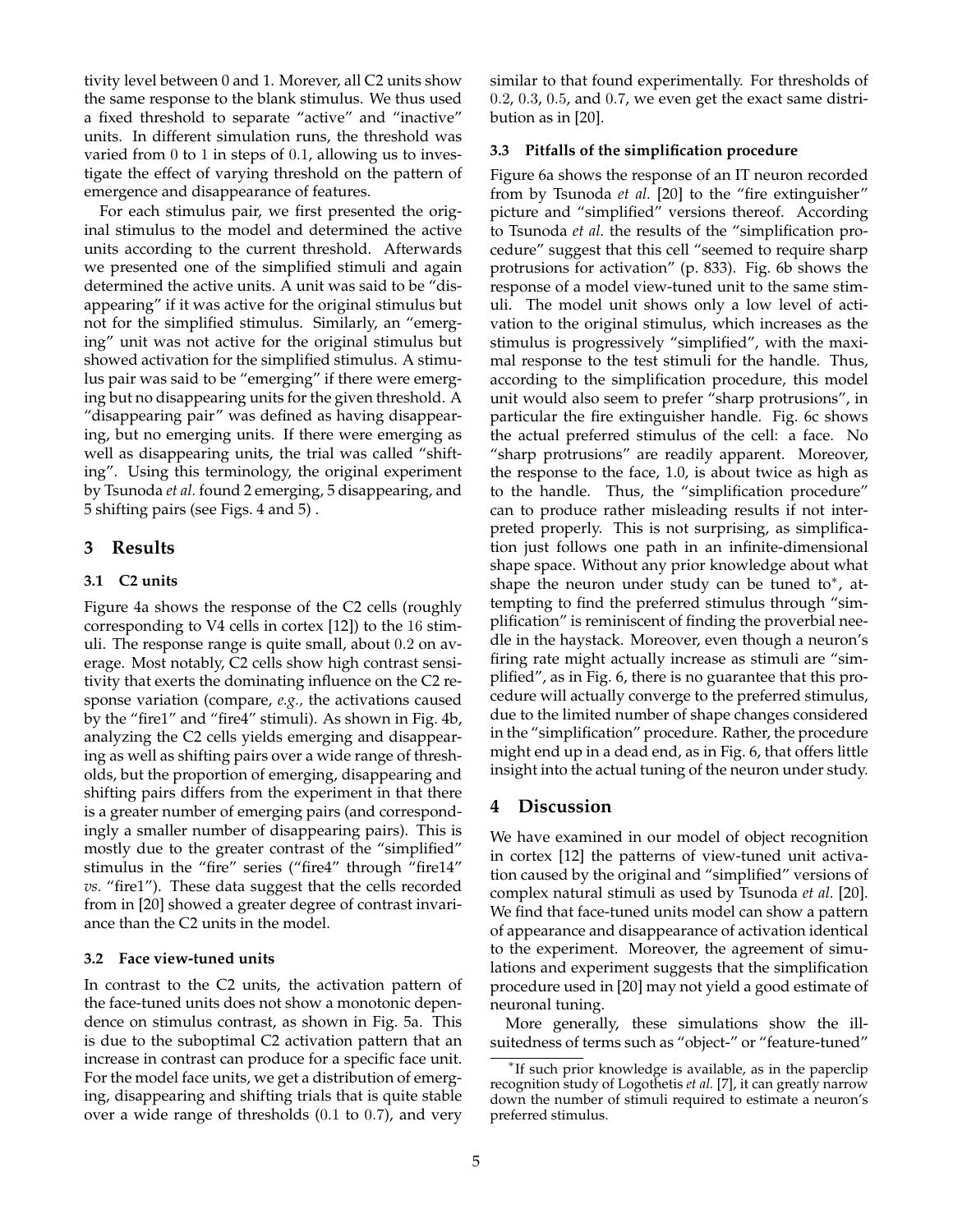

Figure 6: Illustration of pitfalls of the "simplification procedure". **(a)** Response of an IT neuron recorded from by Tsunoda *et al.* [20] to the fire extinguisher and "simplified" versions thereof. **(b)** Response of a model VTU to the same stimuli. **(c)** Stimulus the model unit in (b) responds maximally to (with a response value of 1.0).

when describing IT cell tuning properties. "Objects" are actually just more complex features in a hierarchy of increasing complexity. The distinction between "feature" and "object" is arbitrary: At what level in a hierarchy does a "feature" become an "object"? What makes an object an object? The distinction between "features" and "objects" is largely semantic, and merely describes different levels of specificity. For instance, a "face unit" in the model can be connected to all C2 afferents, constraining its tuning in a 256-dimensional feature space. The face unit could also be connected to a smaller number of C2 afferents, for instance just the  $n < 256$  most strongly activated ones [11]. It would still respond maximally to a certain face, but now a greater number of other objects (those that cause similar activation patterns over the face unit's  $n \text{ C2 units}$  would cause similarly high activation. The lower  $n$ , the less specific the tuning would be, down to  $n = 1$ , at which point the unit's response would just be determined by a single C2 feature. Further, it is important to emphasize that "features" are not only defined by the specific image but also by the system looking at it. A pattern that seems "simple" to us may activate more filters in a vision system looking at it than another stimulus apparently more "complex", depending on the "filters" used by the system.

The interpretation of Tsunoda *et al.'s* data suggested by the model supports a simple object-based representation in which an object's identity is coded by its similarities to reference objects [2, 15] (for the appropriate computational simulations see [13, 14], also [2]): A particular object, say a specific face, will elicit different activity in IT neurons tuned to (views of) complex *objects*, with the level of activation determined by the similarity of the stimulus to each neuron's preferred object. Thus, the memory of the particular face is represented in an implicit way at this level in the ventral visual stream by a sparse population code through the activation pattern over the view-tuned (or object-tuned [10]) cells. Discrimination, or memorization of specific objects, can then proceed by comparing activation patterns over the strongly activated object- or view-tuned units [14] tuned to a small number of "prototypical" faces [23]. For a certain level of specificity, only the activations of a small number of units have to be stored, forming a sparse code.

While it suffices to choose the  $n$  most strongly activated units for later recognition in the sparse prototypebased scheme described in the previous paragraph, it is unclear how the units most informative for the description of a specific unit should be chosen in the scheme presented by Tsunoda *et al.,* where objects are represented by the combination of active and inactive feature columns. Moreover, it is unclear how such a representation can deal with the interference caused by the presence of more than one object in the visual field, while the sparse representation is inherently more robust to clutter [11].

# **Acknowledgements**

The authors wish to thank Kazushige Tsunoda and Manabu Tanifuji for providing the stimuli used in their study, and Thomas Vetter for providing the face stimuli. Additional thanks to Tomaso Poggio for insightful discussions and helpful comments on the manuscript.

## **References**

- [1] Blanz, V. and Vetter, T. (1999). A morphable model for the synthesis of 3D faces. In *SIGGRAPH '99 Proceedings*, 187–194. ACM Computer Soc. Press.
- [2] Edelman, S. (1999). *Representation and Recognition in Vision*. MIT Press, Cambridge, MA.
- [3] Freedman, D., Riesenhuber, M., Poggio, T., and Miller, E. (2001). Categorical representation of visual stimuli in the primate prefrontal cortex. *Science* **291**, 312–316.
- [4] Fujita, I., Tanaka, K., Ito, M., and Cheng, K. (1992). Columns for visual features of objects in monkey inferotemporal cortex. *Nature* **360**, 343–346.
- [5] Gauthier, I. and Logothetis, N. (2000). Is face recognition not so unique after all? *Cog. Neuropsych.* **17**, 125–142.